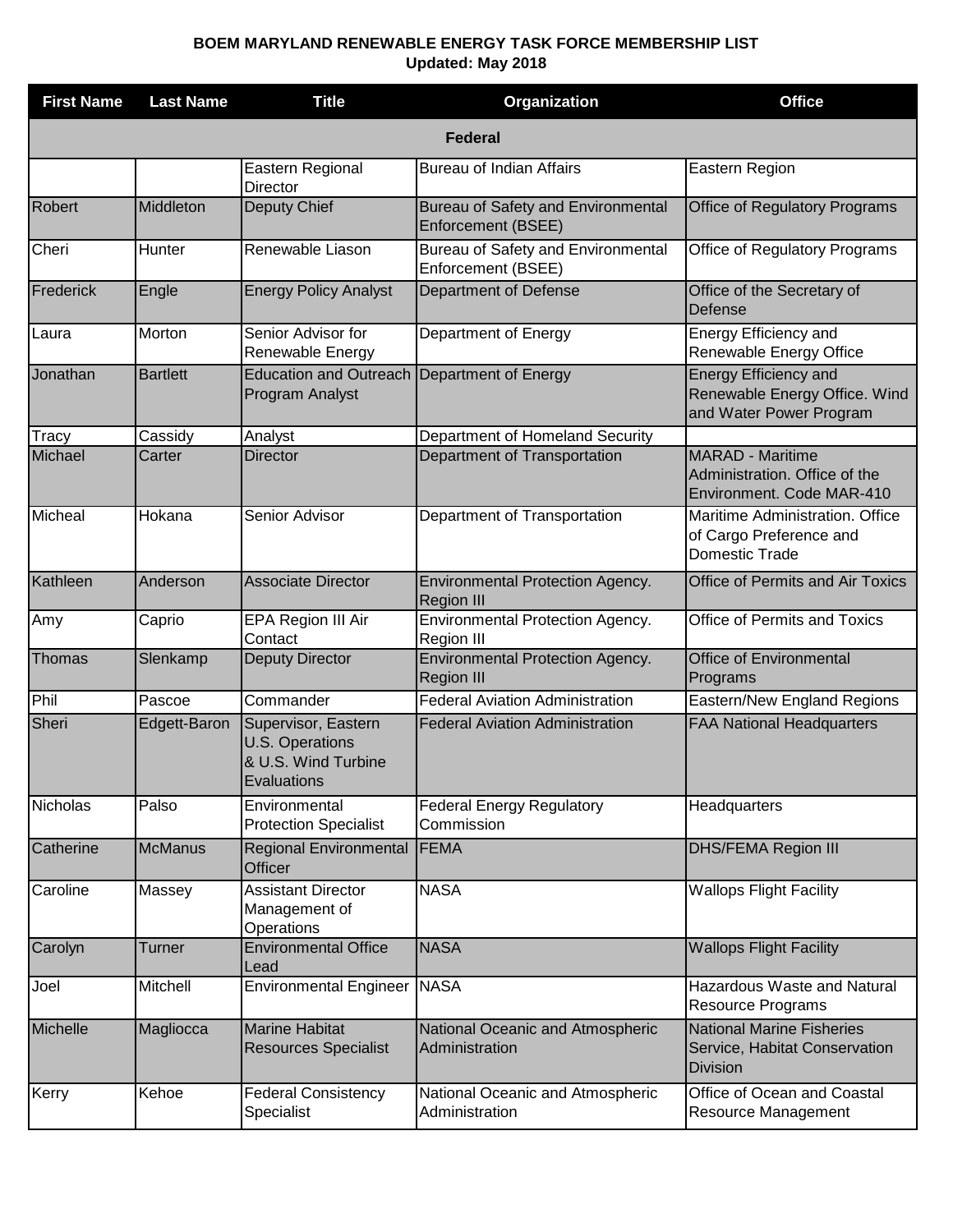## **BOEM MARYLAND RENEWABLE ENERGY TASK FORCE MEMBERSHIP LIST Updated: May 2018**

| <b>First Name</b>                | <b>Last Name</b> | <b>Title</b>                                                                     | Organization                                                                 | <b>Office</b>                                                                        |  |  |
|----------------------------------|------------------|----------------------------------------------------------------------------------|------------------------------------------------------------------------------|--------------------------------------------------------------------------------------|--|--|
| Julie                            | Crocker          | <b>Fisheries Biologist</b>                                                       | National Oceanic and Atmospheric<br>Administration                           | <b>National Marine Fisheries</b><br>Service<br>Office of Protected Resources -       |  |  |
| Andrew                           | <b>Stern</b>     |                                                                                  | National Oceanic and Atmospheric<br>Administration                           | National Weather Service; Office<br>of Climate, Water and Weather<br><b>Services</b> |  |  |
| Thomas                           | <b>Bigford</b>   | <b>Division</b>                                                                  | Chief, Habitat Protection National Oceanic and Atmospheric<br>Administration | Office of Habitat Protection                                                         |  |  |
| Richard                          | <b>Brennan</b>   | Chief, Atlantic<br>Hydrographic Branch<br>and Mid-Atlantic<br>Navigation Manager | National Oceanic and Atmospheric<br>Administration                           | Atlantic Hydrographic Branch                                                         |  |  |
| <b>Mary Ann</b>                  | Colligan         | Division Chief, ESA<br><b>Issues</b>                                             | National Oceanic and Atmospheric<br>Administration                           | Northeast Regional Office                                                            |  |  |
| Sarah                            | Quinn            | Renewable Energy<br>Program Coordinator                                          | <b>National Park Service</b>                                                 | Geologic Resources Division                                                          |  |  |
| <b>Mary</b>                      | Krueger          | <b>Energy Specialist</b>                                                         | National Park Service - Northeast<br>Region                                  | Resource Planning &<br>Compliance                                                    |  |  |
| Bryan                            | Faehner          | <b>Energy Specialist</b>                                                         | National Park Service - Southeast<br>Region                                  |                                                                                      |  |  |
| Bill                             | Hulslander       | <b>Chief of Resources</b><br>Management                                          | <b>National Park Service</b>                                                 | Assateague Island National<br>Seashore                                               |  |  |
| Laura                            | Shively          | <b>Biologist</b>                                                                 | U.S. Army Corps of Engineers                                                 | Regulatory Branch, Maryland<br>Southern Section                                      |  |  |
| Woody                            | Francis          | <b>Regulatory Project</b><br>Manager                                             | U.S. Army Corps of Engineers                                                 | Regulatory Branch, Maryland<br><b>Southern Section</b>                               |  |  |
| George                           | Detweiler        | Marine Transportation<br>Specialist                                              | U.S. Coast Guard                                                             | Navigation Standards Division.<br>Office of Navigation Systems<br>(CG-NAV)           |  |  |
| Matthew                          | Creelman         | <b>Marine Information</b><br>Specialist                                          | <b>U.S. Coast Guard</b>                                                      | Waterways Management Branch<br>5th District                                          |  |  |
| <b>Nick</b>                      | Ferratella       | <b>Chief of Naval</b><br>Operations                                              | U.S. Navy                                                                    | <b>Fleet Readiness Division</b>                                                      |  |  |
| Tom                              | Egeland          | <b>NEPA Liason</b>                                                               | U.S.Navy                                                                     |                                                                                      |  |  |
| Cherry                           | Keller           | Senior Endangered<br>Species Biologist                                           | <b>US Fish and Wildlife</b>                                                  | Chesapeake Bay Field Office,<br><b>NE Region</b>                                     |  |  |
| Julie                            | Thompson         | Chief, Division of<br><b>Strategic Habitat</b><br>Conservation                   | <b>US Fish and Wildlife</b>                                                  | Chesapeake Bay Field Office,<br><b>NE Region</b>                                     |  |  |
| Genevieve                        | LaRouche         | <b>Field Supervisor</b>                                                          | <b>US Fish and Wildlife</b>                                                  | Chesapeake Bay Field Office,<br><b>NE Region</b>                                     |  |  |
| Dan                              | Murphy           | Supervisory Fish and<br><b>Wildlife Biologist</b>                                | <b>US Fish and Wildlife</b>                                                  | Chesapeake Bay Field Office, NE<br>Region                                            |  |  |
| Ken                              | Richkus          | Deputy Chief                                                                     | <b>US Fish and Wildlife</b>                                                  | Division of Migratory Bird<br>Management                                             |  |  |
| <b>Chris</b>                     | <b>Tindal</b>    | Deputy Director for<br>Renewable Energy                                          | <b>US Navy</b>                                                               |                                                                                      |  |  |
| <b>Locally Elected Officials</b> |                  |                                                                                  |                                                                              |                                                                                      |  |  |
| Gee                              | Williams         | Mayor, Berlin, MD                                                                | Town of Berlin, MD                                                           |                                                                                      |  |  |